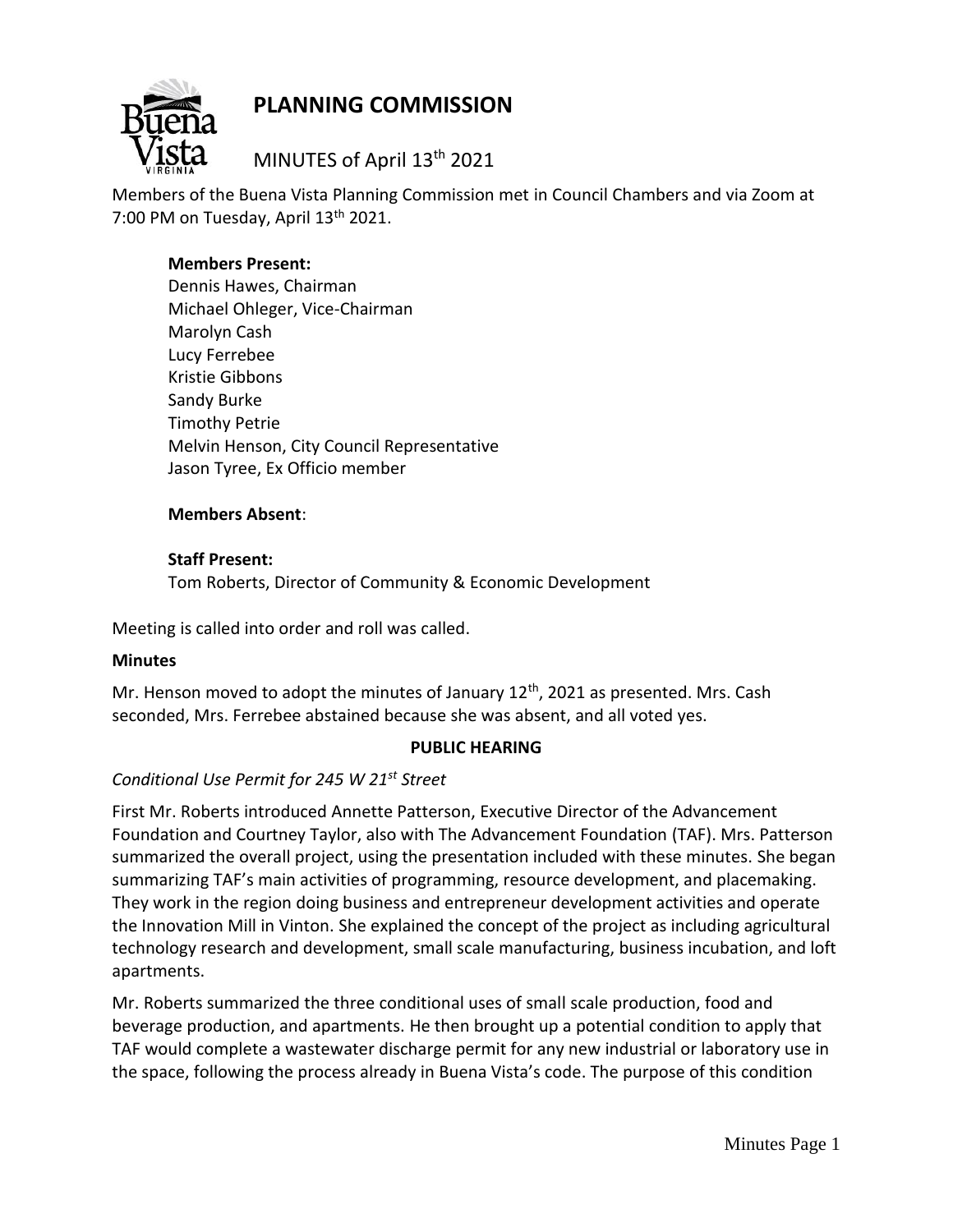would be to highlight and ensure that the City is reviewing and checking any potential problematic discharges from the site.

Mr. Petrie asked if the stormwater management plan would be updated. Mr. Roberts replied that probably not since the footprint will only be changed slightly, and that would not affect the impervious area since it would replace asphalt. He then emphasized that the only items under consideration now are the conditional use permits, and there would likely be a site plan review before Planning Commission in the future.

Mr. Roberts also reported that the City is about to submit a grant application to fund a Phase I and II environmental study on the property, and that because of the Federal and state funds involved in the project, construction would require compliance with applicable environmental regulations.

Mr. Hawes closed the public hearing, and opened Commission discussion.

Mr. Hawes asked about the workforce training component. Mrs. Patterson explained that they would be working with Dabney Lancaster to partner with courses and certificates. He then expressed his support and high hopes for the project.

Mr. Ohleger stated that he is cautious about the residential component and does not want to see the apartments "take over" the building, and recommended that it be capped at 20% of the square footage. Mrs. Patterson pointed out that the rental income was very important to the pro forma for the property and the financial stability of the project in the early years as the programming gets up and running. She asked that they keep the cap at 24-25%.

Mr. Hawes agreed that we need to make sure there aren't any environmental issues, and also noted air quality. Mr. Petrie asked if our wastewater plant has excess capacity, to which Mr. Roberts responded that no, we have a decent amount of capacity. He also noted that the City is completing in the next month an extensive preliminary engineering report on the water and wastewater systems in preparation for seeking funding. Mr. Roberts said he was not sure how air quality review could be codified in an conditional use permit.

Mr. Hawes asked for motions from the floor. Mrs. Cash motioned to recommend approval the CUP for food and beverage processing as presented, Mrs. Ferrebee seconded, and all voted yes.

Mr. Petrie motioned to recommend approval of the CUP for first-floor multifamily residential with the following conditions, modified from the staff report:

- 1. Housing may occupy no more than 25% of the square footage of the existing building
- 2. Housing will consist of between 8 and 20 apartments
- 3. No housing unit will be less than 320 square feet

Mrs. Cash seconded the motion, and all voted yes.

Mrs. Ferrebee motioned to recommend approval of the CUP for small scale production, Mr. Henson seconded, and all voted yes.

#### **Minutes**

Mr. Ohleger motioned to approve the minutes of the February 9<sup>th</sup> 2021 meeting, Mrs. Cash seconded, Mrs. Burke and Mr. Petrie abstained due to absence, and all voted yes.